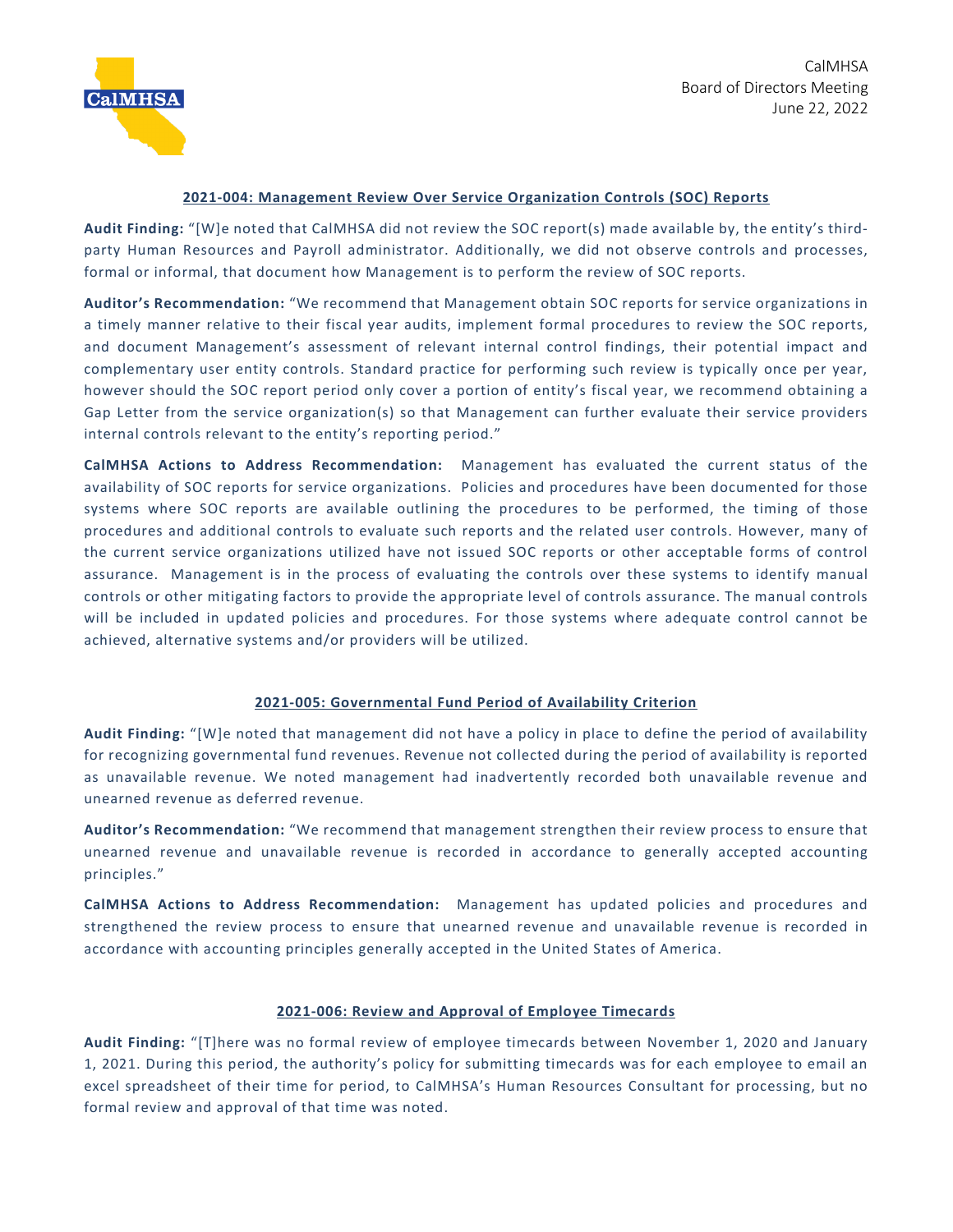**Auditor's Recommendation: "**We recommend management ensure all employee timecards are reviewed on a timely basis. Since contracting with the 3rd party payroll administrator, timecards are noted to be formally reviewed."

**CalMHSA Actions to Address Recommendation:** As previously noted in the Audit Report, controls have been implemented and all employee timecards are reviewed and approved in a timely manner through a third-party payroll administrator.

## **2021-007: Financial Reporting Deficiency in Internal Control**

**Audit Finding:** "[W]e identified several adjustments or errors in financial statement disclosures relating to accounts payable, and compensated absences. . . . In addition, we noted that CALMHSA did not timely compile quarterly financial reporting as required by California Government Code 6505.

**Auditor's Recommendation:** "We recommend management create and adopt a policy to ensure all transactions and activities are properly documented, accounted for, and maintained in the accounting records. Furthermore, periodic reviews should be performed to ensure the policy is operating effectively."

**CalMHSA Actions to Address Recommendation:** Management has created and adopted a policy to ensure all transactions and activities are properly documented, accounted for, and maintained in the accounting records. Periodic reviews are performed to ensure the policy is operating effectively. Management has compiled all quarterly financial reporting as required by California Government Code 6505, and has implemented a policy to ensure all such reports are prepared and reviewed timely.